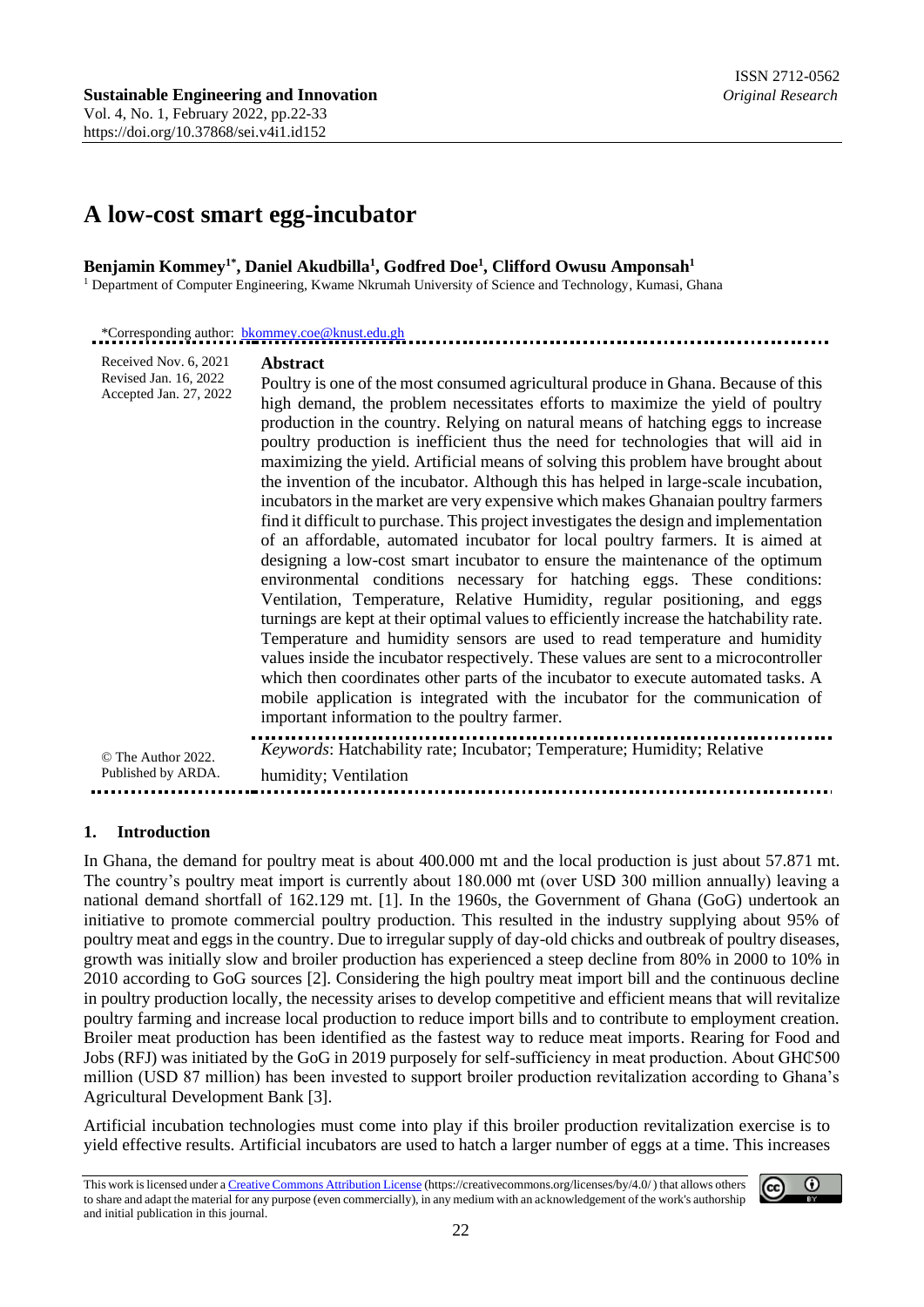the supply of day-old chicks, but these incubators are not widely used in Ghana. They are used by a few major poultry organizations. The available incubators are mostly too expensive for the local farmers.

This paper focuses on the design of a low-cost automated egg incubator (digiIncubator) which is highly efficient with a high hatchability. The project aims to maintain temperature and relative humidity at optimum values within the incubator chamber to achieve a higher hatchability rate. The relationship between heat and temperature is used to model the system. The system is well ventilated, while proper and periodic turning of eggs on all levels in the incubator chamber is ensured. Electricity is used to provide heat in the incubator by mean of electric bulbs.

## **2. Related works**

In artificial incubation an Egg Incubator is used to provide the conditions that the brooder hen in nature gives to the eggs it broods on. These conditions need to be reproduced to nearly the same levels for the fertile eggs in the incubator to develop and hatch [4, 5]. According to [6] and [7], conditions that need to be controlled to ensure proper incubation of a fertile egg are temperature, humidity, turning of eggs and ventilation.

The idea of artificial incubation has always been practiced by human beings since the time of the Egyptian empire and Chinese dynasties around 200BC [8]. During this time, the type of incubation used was manual which meant it was totally depended on human beings. Temperature changes were affected in the incubator by moving the eggs, adding additional eggs to use the heat of embryological development of older eggs, and by regulating the flow of fresh air through the hatching area. Shittue, Muhammad and Jimoh [9] used dht11 sensor in reading the temperature and humidity of the ambient. The dht11 is known to be an inaccurate temperature and humidity sensor as it is incapable of sensing fractional changes in temperature, thus for a system like the incubator which needs accuracy in temperature and humidity reading this sensor is not suitable [10]. Despite this, they had good ventilation system. The system has a mechanical and an electronic part. The mechanical part angularly tilts the egg trays up and down alternatively and hourly, using a dc motor and limit switch sensor for angular movement control. The electronic part comprised of the microcontroller, sensors, and LCD display. Data from the sensors were processed by the microcontroller and the various control elements were activated to moderate the conditions in the incubator

[11] used image recognition to detect the fertility of eggs. Cameras used in capturing images increased the cost of the incubator. The incubation process was autonomous with respect to humidity and temperature control. An Arduino microcontroller interfaced and coded with LabView software was used. [12] worked on designing a smart incubator in which they used a nodeMCU as the wireless communication module for logging the necessary data to the cloud. It was realized that incorporating an incandescent lamp as the heat source reduced substantial power consumption as against using an electric heater. High efficiency fans were used to circulate the heated air within the chamber to maintain even temperature. A humidifier was used to maintain the pre-set humidity in the chambers of the incubator structure. A standard, widely available 16x2 LCD display unit was integrated into the electronic module that was used as a display unit. The outputs from all the sensors were connected to the heart of the incubator, which gave the command to power on or off the desired peripheral connected to it, as deemed fit. A redundant battery was also connected as a power backup during electrical power failures. IoT and nodeMCU were used to integrate on the smart phone that provided the overall monitoring and configuration to the user.

## **3. Materials and methods**

## **3.1. Digiincubator system architecture**

As shown in figure 1, the system architecture has three main parts: Smart Incubator (SI), the server (SVR), and the mobile software application (digiINCU).

The SI is the whole incubator with sensors, microcontroller, and wireless communication modules. These components are grouped as a unit, making the embedded hardware. The sensors are responsible for collecting the system essentials, temperature, and relative humidity of the incubator chambers. These sensors read the temperature and relative humidity values and send the values to the microcontroller. The data received from the sensors is sent to the server via the wireless communication medium to be displayed to the user on the mobile software application (digiINCU).

The microcontroller sends processed data to LCD for display. With this data, the microcontroller sets other working limits within which the incubator works optimally. The SVR is the point of communication between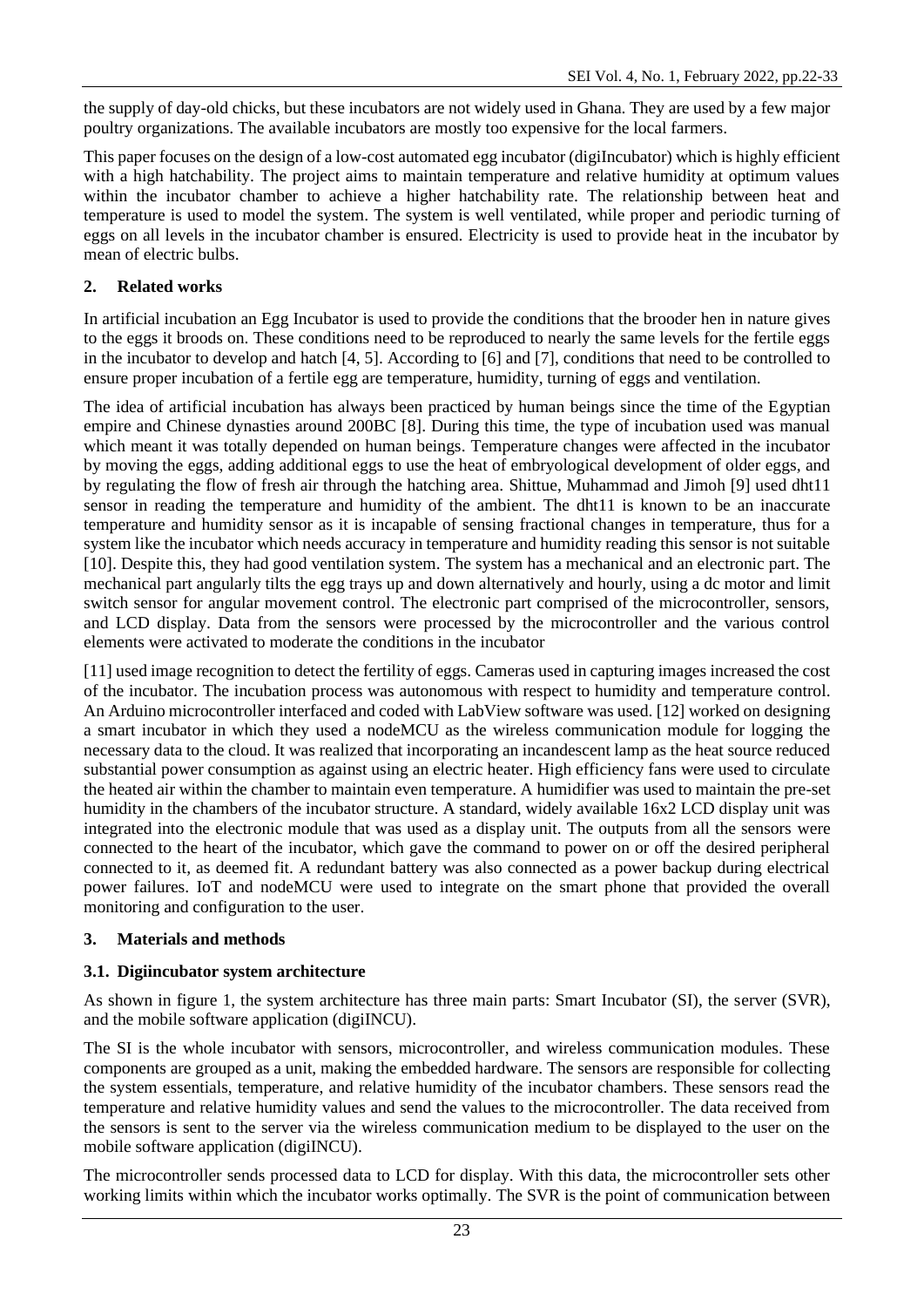the incubator and the digiINCU. The server acts as the data storage and exchange point between the hardware and mobile application. The digiINCU retrieves data sent from the incubator to server and makes same available to the user. Via the digiINCU a user can remotely control the activities of the SI when deemed necessary. The data is then sent to the microcontroller to use in regulating the system parameters.



### **3.2. DigiIncubator hardware block diagram**

The digiIncubator hardware block diagram illustrates the interconnection of the various hardware components that function together to accomplish the incubation process. At the start of the system by pressing the power button, the power from the source is regulated by 12volts AC/DC converter to prevent excessive power supply to the microcontroller. The LED comes on to indicate that the system is powered up and ready. To select the type of egg to incubate, the user of the hardware uses the keypad to input the desired selection. The preset optimal environmental parameters associated with the selected egg type are then set. The DHT22 sensor, used to read the humidity and temperature of the atmospheric conditions of the incubator's ambient, reads these values and sends the data to the microcontroller. The microcontroller use the received data to perform logical operations based on which it regulates the relays connected to the electric bulbs, electric fans and the electric motor. The electric bulb is turned on when the temperature within the incubator chambers is below the optimum temperature for the particular egg being incubated and is turned off in the reversed situation based on the signal from the microcontroller to the connected relay. The electric motor is turned on and off periodically to supply the torque required by the turning mechanism to turn the eggs. To ensure that the air within the incubator is evenly spread and the relative humidity uniform, electric fans are installed in the incubator. The data collected by the sensors together with other operating data and alerts, are sent by the microcontroller via a wireless module to the mobile application of the user's smart phone. The data is also displayed on the LCD to a user near the incubator system setup. Fig. 2 depicts graphically, the block diagram of the incubator system.



Figure 2. DigiIncubator hardware block diagram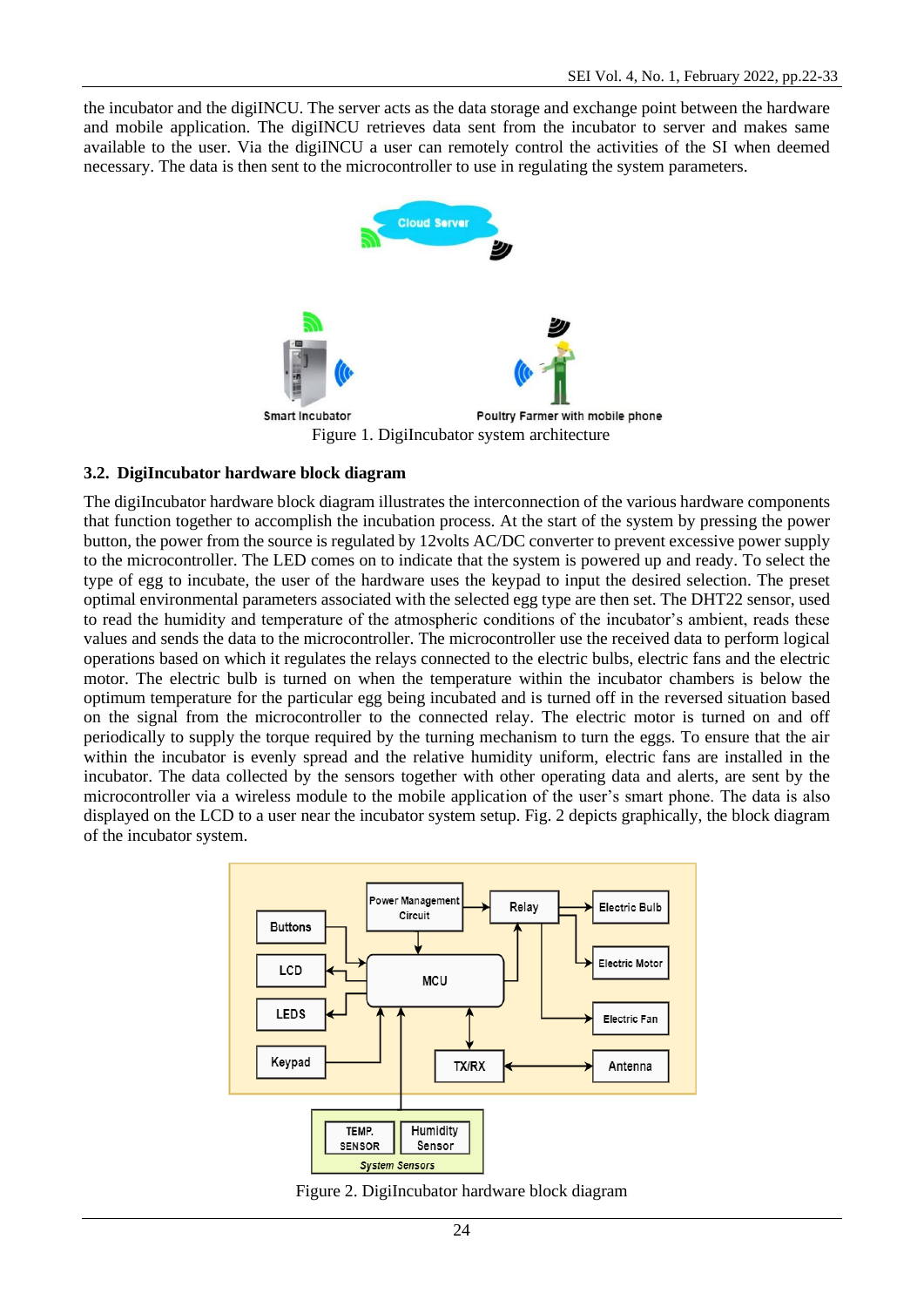### **3.3. DigiIncubator system workflow**

The system workflow as shown in Fig. 3 is the sequential stages that the incubator system goes through to accomplish its desired purpose of hatching eggs. When the system is turned on the type of egg to be incubated is selected by the user via the mobile application or by using the keypad on the digiIncubator, the necessary parameters associated with the selected egg are then sent to the microcontroller and the incubation begins. Two workflows, the Sensor Workflow (SWF) and the Timing Workflow (TWF) are then initiated simultaneously.



Figure 3. DigiIncubator system flowchart

## **3.4. Sensor workflow (SWF)**

As shown in Fig. 4, the temperature and relative humidity data read from the incubator's ambient is compared with the optimum values associated with the particular type of egg being incubated. For instance, the optimal values for chicken eggs are 37.8℃ and 60% relative humidity. When the temperature read by the sensor is lower than the optimum temperature value, the electric bulbs are turned on to supply heat to increase the temperature within the incubator otherwise the electric bulbs are turned off to prevent further heating and to lower the temperature. Likewise, a check is performed to determine whether the read relative humidity is less than the optimum relative humidity. When the read relative humidity is less, an alert is sent to the user to request the addition of water to the water-bowl. The collected ambient data is sent to the mobile application on the user's smart phone.



Figure 4. Sensor work flow (SWF)

In the timing workflow (TWF), as shown in Fig. 5, the number of days required to incubate the selected type of egg is sent to the microcontroller when the egg is selected. The electric fan is turned on and a timer to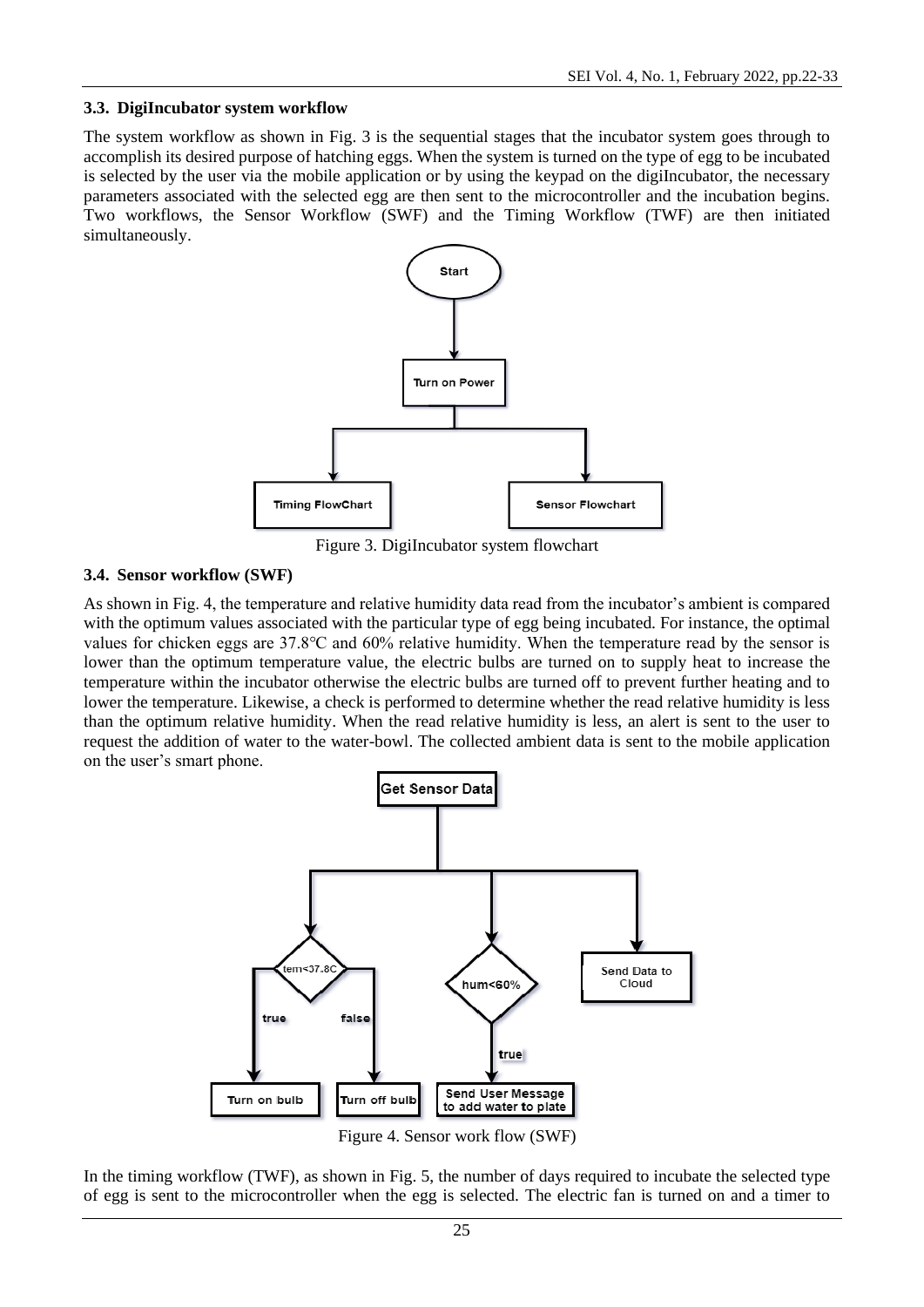regulate the periodic turning of the eggs is set. A check is performed to determine if the time equals turn-time. If this condition is true, the eggs are turn and the time is reset. A check is also performed to determine if the number of days of incubation equals the number of days required for the incubation process. If this condition is true, the fan is turned on and the incubation is halted otherwise, the system continues operation and the checks are repeated.



Figure 5. Timing workflow (TWF)

## **3.5. DigiIncubator system design**

The digiIncubator system is modularly designed. Each part is separately designed and the individual parts are later put together to form the complete incubator system. The individual parts of the incubator ie. Tray support, Door panel, Back panel, Side panel, Top and Bottom panels and their functions are as described in table 1. The digiIncubator system was designed with wood and this helped achieve low heat loss thus saving energy, ensuring proper ventilation, and making it low cost.

|                        |                                   | Table 1. Digital didator Dystem Module                                                                                                                                                                                                                                                                                                                                                                                                                                                                                                                                                                                          |
|------------------------|-----------------------------------|---------------------------------------------------------------------------------------------------------------------------------------------------------------------------------------------------------------------------------------------------------------------------------------------------------------------------------------------------------------------------------------------------------------------------------------------------------------------------------------------------------------------------------------------------------------------------------------------------------------------------------|
| <b>Module</b>          | <b>Design</b>                     | <b>Description</b>                                                                                                                                                                                                                                                                                                                                                                                                                                                                                                                                                                                                              |
| <b>Tray</b><br>support |                                   | The tray support is considered as the skeleton of the incubator<br>structure. It is the frame that supports the trays on which the eggs<br>are placed in the incubator chamber and is made of a vertical frame<br>to provide stability, tray holder to hold eggs during incubation,<br>nobs which connect the trays to the vertical frame and a moveable<br>bar which connects the tray holders together for the movement.                                                                                                                                                                                                      |
| Door panel             | <b>Böcm</b><br>them + 2Xem + 2Yes | The door panel is the opening and close to the incubator structure.<br>It has a transparent window which is made from any transparent<br>material which has the capacity to withstand heat energy for long<br>hours. The transparent window enables sight into the incubator<br>during incubation without having to open the incubator. It has a<br>position for locker to lock the incubator from outside interference.<br>The transparent window enables sight into the incubator during<br>incubation without having to open the incubator. It has a position<br>for locker to lock the incubator from outside interference. |

Table 1. DigiIncubator System Module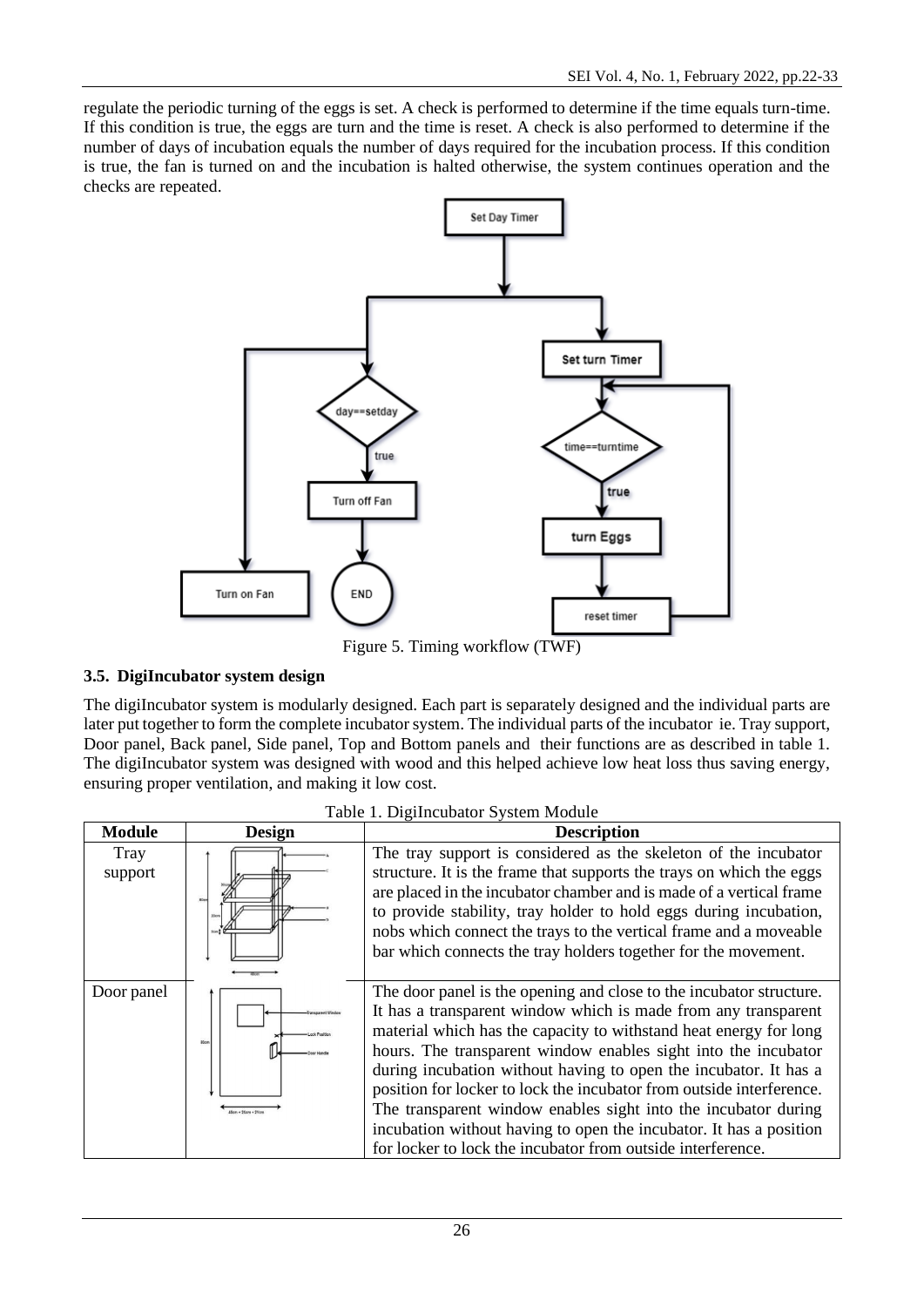| <b>Module</b>                      | <b>Design</b>      | <b>Description</b>                                                                                                                                                                                                                                                                                                              |
|------------------------------------|--------------------|---------------------------------------------------------------------------------------------------------------------------------------------------------------------------------------------------------------------------------------------------------------------------------------------------------------------------------|
| Back<br>Panel                      | \$0cm              | The back panel is intended to cover the dimensions of the tray<br>support, the wedges on the side panels and the thickness of the side<br>panels. It has perforations for proper ventilation of the incubator.                                                                                                                  |
| Side<br>Panels                     |                    | There are two side panels, respectively, the left panel and the right<br>panel to enclose the sides of the incubator structure. There are<br>two wedges (labelled A) on both the left and right panels. These<br>wedges support the tray support structure and creates a space<br>between the tray support and each side panel. |
| Top and<br><b>Bottom</b><br>Panels | $40cm + Qcm + Rcm$ | These panels enclose the top and bottom of the incubator<br>structure. The top and bottom panels are of the same design and<br>dimensions. They are thick pieces of wood.                                                                                                                                                       |

### **3.6. DigiIncubator electrical wiring**

As shown in Fig. 11, the digiIncubator electrical wiring depicts how the various electrical components are connected in the incubator. It basically illustrates how electrical power is supplied to the electrical components. This diagram gives an overview of how the power supply from the main source is distributed to the electrical components based on the power rating of each component.



Figure 11. DigiIncubator electrical wiring

Heat energy is generated in a conductor when current flows through it. The electric current, as the result of heating effect, depends on the resistance R of the conductor, time T of current flow and the amount of current I via the conductor. A higher resistance produces more heat. The longer the time of flow, the larger the amount of heat generated. A higher amount of current produces a larger amount of heat. These three factors and their relationship can be expressed using the Joule's equation of electrical heating. This is represented by the mathematical equation in (1):

$$
H = I^2 x R x t. \tag{1}
$$

The amount of heat energy generated is given by the electrical power dissipated for time t as

$$
H = Vx I x t = P x t \tag{2}
$$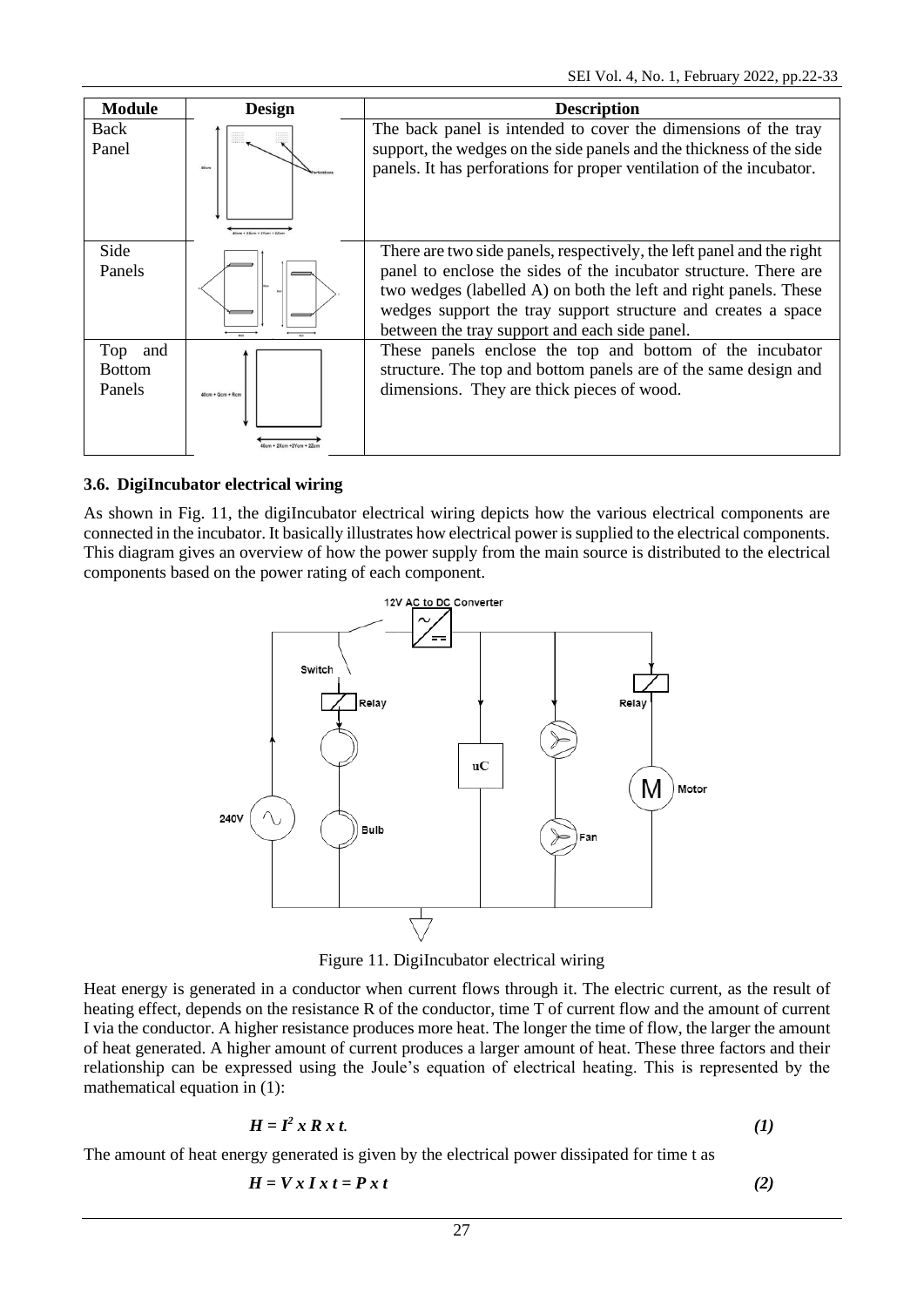From, the Joule's equation of electrical heating, it is realized that the higher the voltage and resistance rating of the heating element of choice, the more effective it is to attain the optimum temperature required for the incubation of fertile eggs.

## **3.7. DigiIncubator mobile application software (digiINCU)**

The digiINCU mobile application software allows the farmer to monitor the incubation process remotely, at anywhere and at any time desired. The requirements of the mobile application were inspired by the objectives of the project. The functional requirements of the digiINCU mobile application give a detail description of what the application should do. This section presents the user requirements and other requirements others.

The functional requirements of the digiINCU mobile application software are as follows:

- Provide a login functionality to the farmer.
- Display a dashboard of successfully logged in users.
- Display any other information about all the incubators associated with the system.
- Provide QR code for logged in users who have not yet added any incubator and others wanting to have multiple incubators.
- Provide database logging functionality for users.

The non-functional requirements of the digiINCU are:

- Performance: This refers to how fast the mobile application respond to user inputs.
- Security
- Ease of use.

Fig. 12 depicts the digiINCU Software usecase diagram. When a user successfully logged in, the user is redirected to the home screen only if he already has some registered incubator(s). Otherwise, he is redirected to the 'Add Incubator' screen which shows the QR-code scanner for the QR-code provided on the incubator.



Registered Farmer without any incubator(s)

Figure 12. digiINCU use case diagram

As shown in Fig. 13 at the start of the digiINCU mobile software application, the application checks for the authenticity of the user. If the check fails, the user is directed to login but if successful user is allowed access to the application. The authenticated user is redirected to the home screen if he or she has registered some incubator(s) already but if the user has not added an incubator yet, the person is redirected to a screen where he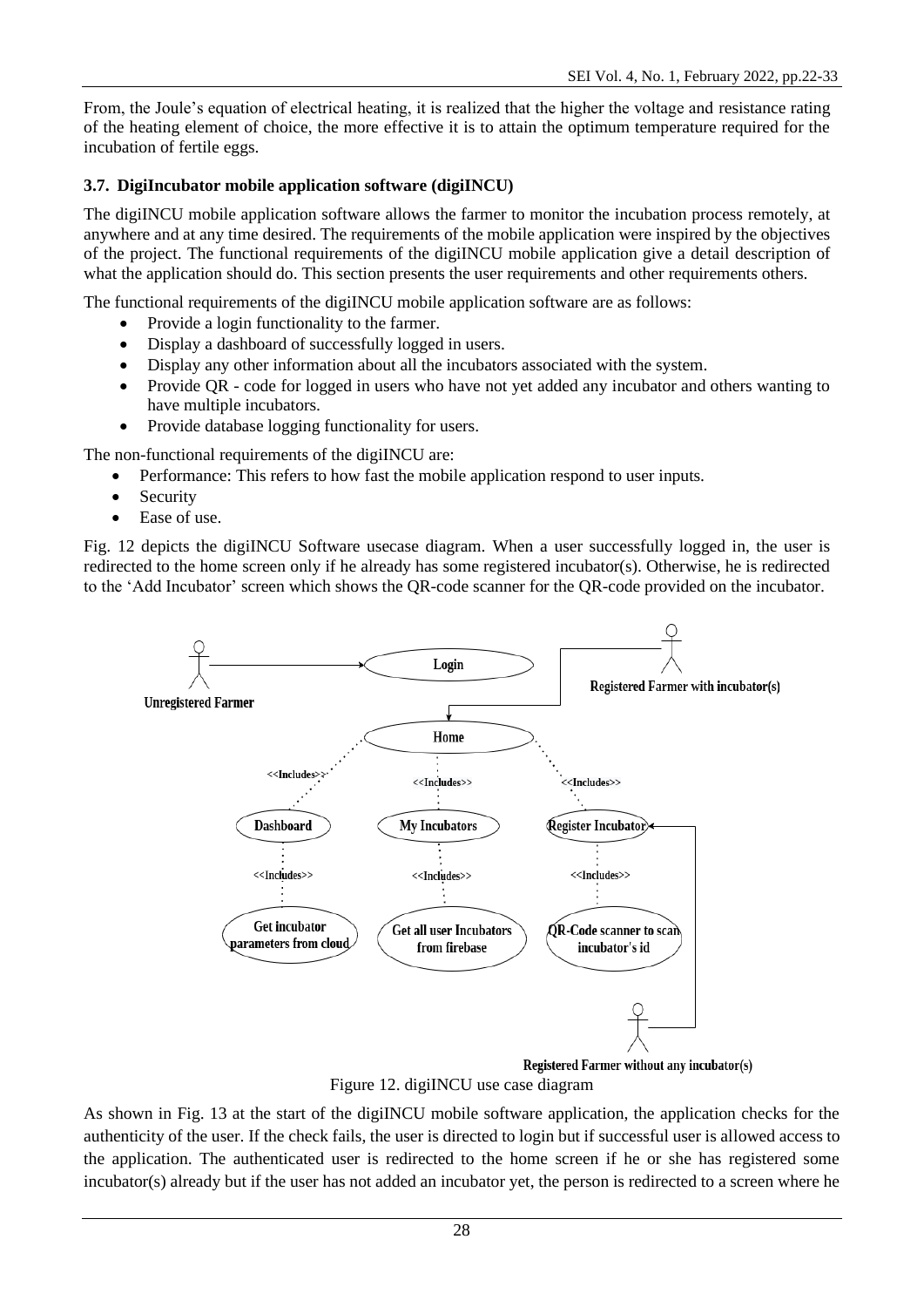is presented with a QR-code scanner. He can then scan the QR-code provided on the incubator. After a successful scan of the code, he is then presented with the home screen of the application where he has access to all the details of the incubator. The user monitors the incubators from the application's dashboard and can logout any time deemed necessary.



Figure 13. digiINCU activity diagram

## **4. Test and evaluation**

The digiIncubator test setups are as shown in figures 14-16. The system was powered on and left for some hours. During the period of testing, the setup was analysed for accuracy in measurement of its ambient, its ability to regulate its internal environment to desired levels, the ability to turn-on on its own, the ability for it to log data to the cloud and its ability to receive commands from a user with the digiINCU mobile software application.



Figure 14. Opened Incubator with light on Figure 15. Opened incubator with light off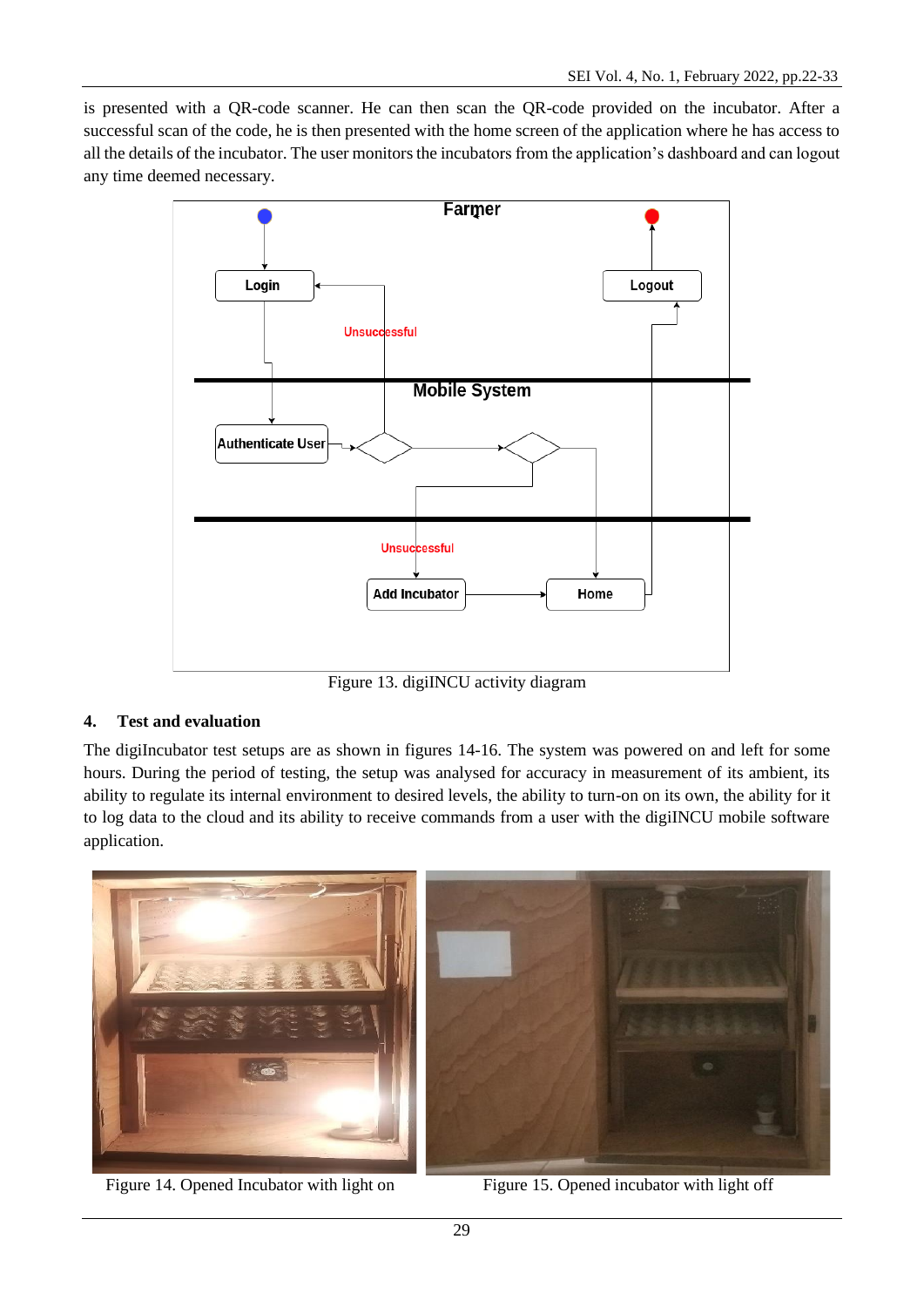



Figure 16. Built incubator incubating eggs Figure 17. digiIncubator LCD displaying data

Fig. 17 shows the digiIncubator's LCD displaying data for a user present at the incubator station. It displays the temperature, humidity, and day of incubation.

Figures 18 and 19 are screen shoots of the digiINCU mobile software application used to interact with the system.







A single mobile application could be used to monitor multiple incubators used by a farmer as shown in Fig.20. By the operation of the system, anytime there is a change in the temperature or humidity of the incubator ambient, an HTTP post request is sent to the cloud. This request contains the recent data changes in incubator system. Data representing values of the incubator ambient are retrieved by the digiINCU mobile software application in real time. The table 2 shows sample data sent to the cloud platform via ThingSpeak during the testing period.

| Table 2. Digital dully temperature and manifesty records<br>Created at | Temperature | Humidity |
|------------------------------------------------------------------------|-------------|----------|
| 2021-08-22 22:49:09 UTC                                                | 25          | 16       |
| 2021-08-22 22:50:44 UTC                                                | 24          | 17       |
| 2021-08-22 22:52:44 UTC                                                | 26          | 17       |
| 2021-08-22 22:54:18 UTC                                                | 24          |          |
|                                                                        |             |          |

| Table 2. DigiIncubator temperature and humidity records |
|---------------------------------------------------------|
|---------------------------------------------------------|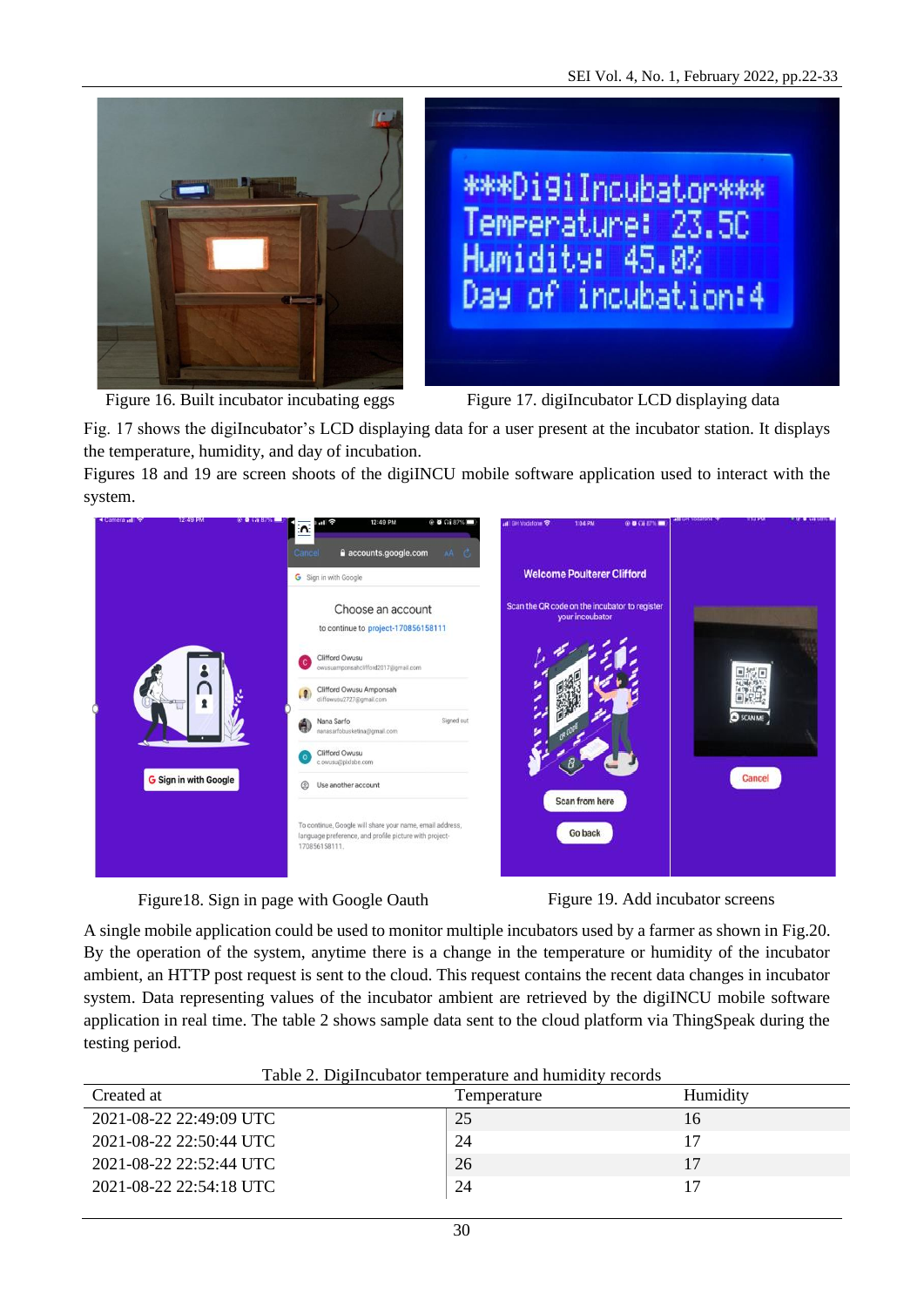| Created at              | Temperature | Humidity |
|-------------------------|-------------|----------|
| 2021-08-22 22:56:12 UTC | 25          | 16       |
| 2021-08-22 22:57:46 UTC | 26          | 17       |
| 2021-08-22 22:59:20 UTC | 25          | 16       |
| 2021-08-22 23:00:54 UTC | 27          | 16       |
| 2021-08-22 23:02:29 UTC | 25          | 16       |
| 2021-08-22 23:04:03 UTC | 24          | 17       |
| 2021-08-22 23:06:22 UTC | 25          | 16       |
| 2021-08-22 23:07:57 UTC | 24          | 17       |

The ambient conditions recorded by the system is shown in a form of graphs in Fig. 21.



Figure 20. DigiIncubator screen Figure 21. DigiIncubator Dashboard

DigiIncubator system data collected are sent from the microcontroller to the cloud server. With the aid of ThingSpeak, collected data are displayed in form of graphs. Fig. 22 depicts temperature against time and Fig. 23 shows humidity against time.



Figure 22. DigiIncubator: ThingSpeak temperature vrs. time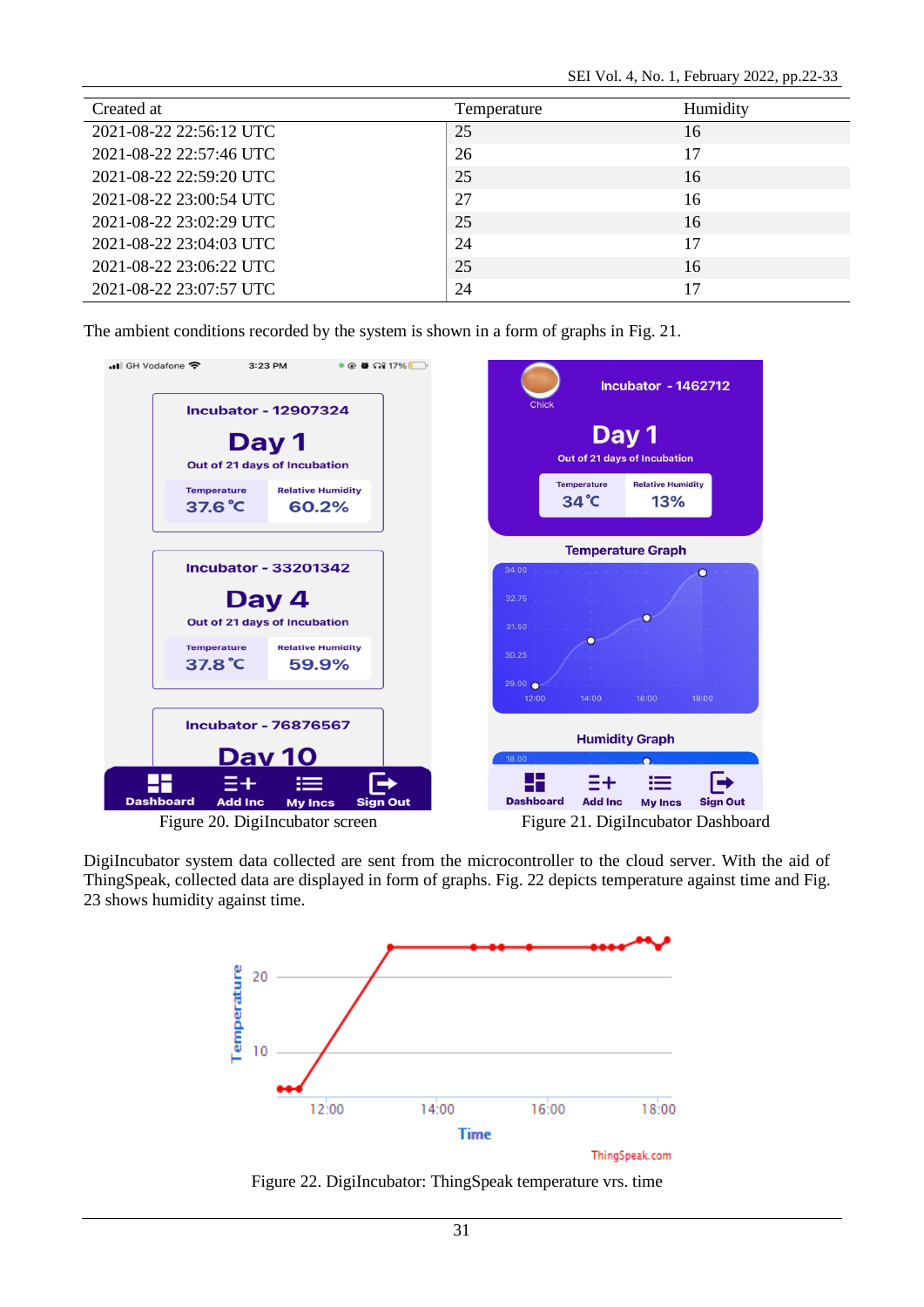

Figure 23. DigiIncubator: ThingSpeak humidity vrs. time

## **5. Conclusion**

This project was initiated to solve the issue of expensive egg incubators in Ghana. It was observed that the expensive incubator problem prevented many farmers from patronizing incubators to increase the number of eggs that are hatched in their farms. This paper researched, implemented, and tested an efficient incubator that is less expensive and smart. The system proved smart by being able to monitor, report and automatically regulate its internal environment within the required limits without the farmer's presence and periodically turn eggs inside of it as such, ensuring that the eggs were well incubated thus producing high hatchability. In all this, the price of the incubator remained low as compared with incubators in the market. This work contributes to the Sustainable Development Goal (SDG) Number 2'. Future works on this would investigate adding an ecofriendly and cheap power source such as solar power to the system so that farmers in areas with unstable power supply can use it.

## **Declaration of competing interest**

The authors declare that they have no any known financial or non-financial competing interests in any material discussed in this paper.

### **References**

- [1] B. Tanko, *Revamping the Poultry Sector in Ghana,* Ministry of Food and Agriculture, Oct. 2019. Accessed on Dec. 4,2020. [Online]. Available: https://www.mofa.gov.gh/site/mediacentre/agricultural-articles/321-revamping-the-poultry-sector-in-ghana
- [2] L. Y. Kusi, S. Agbeblewu and A. I. Kwadwo, K. Minta Nyarku, "The Challenges and Prospects of the Commercial Poultry Industry in Ghana: A Synthesis of Literature", *International Journal of Management Sciences*, vol. 5, no.6, pp. 476-489, 2015.
- [3] N. Berkhout, *Millions invested to revive Ghana's poultry sector,* Poultry World, May 2020. Accessed on Dec. 14, 2020. [Online]. Available: https://www.poultryworld.net/Meat/Articles/2020/5/Millionsinvested-to-revive-Ghanas-poultry-sector-588246E/
- [4] "*Incubator Terminology Explained,"* Mar. 2017. Accessed on Dec. 14,2020. [Online]. Available: https://www.surehatch.co.za/pages/incubator-terminology-explained
- [5] "*Science of Incubation,*" Apr. 2016. Accessed on: Dec. 14,2020. [Online]. Available: https://www.sites.ext.vt.edu/virtualfarm/poultry/poultry\_incubation\_science.html#:~:text= Incubation%20means%20maintaining%20conditions%20favorable,humidity%2C%20ventilation%2C %20and%20turning
- [6] H. S. Wilgus and W. W. Sadler "Incubation Factors Affecting Hatchability of Poultry Eggs," Poultry Science, vol. 33, no.3, pp. 460-471, 1954.
- [7] Harb, S. K. Habbib, Y.A. Kassem, A.M. and A. Raies (2010). "Energy Consumption for Poultry Egg Incubator to Suit Small Farmer," *Egypt Journal Agricultural Research*, vol. 88, no.1, pp. 193-210, 2010.
- [8] E. Corti and E. Vogelaar, *The Oldest Hatcheries are Still in Use,* Aviculure-Europe, Aug. 2012. Accessed on: Jan. 01, 2021. [Online]. Available: http://www.avicultureeurope.nl/nummers/12e03a08.pdf